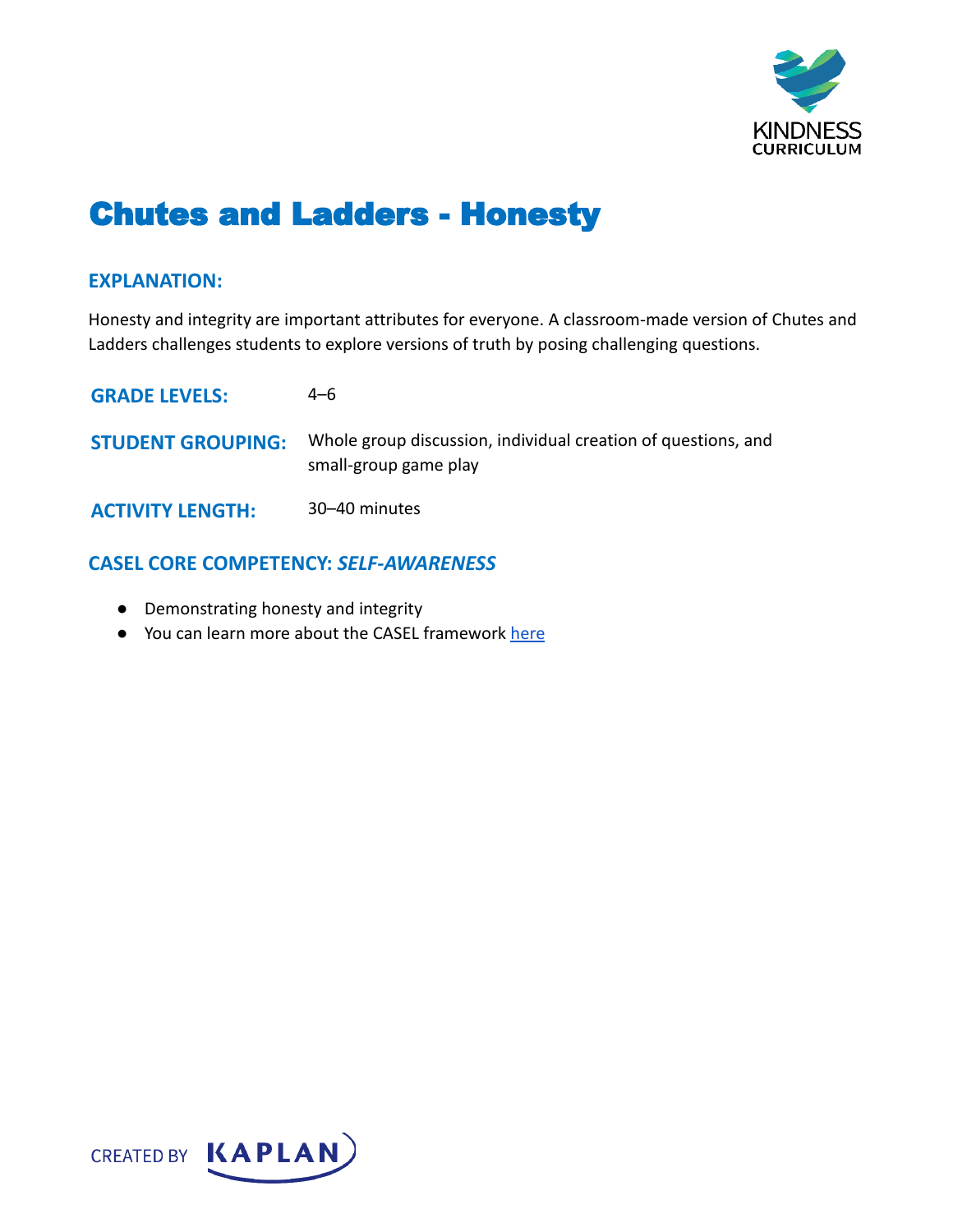## **SCOPE OF TASK:**

A major component of honesty is not telling lies, but honesty means more than not lying. A more complete definition of honesty includes refraining from doing things that are morally wrong. If you have to hide what you are doing because you will get into trouble, you are likely not being honest. Therefore, honesty is about speaking and acting truthfully.

- 1. Activate students' prior knowledge about what honesty is. Ask students to define honesty. Ask a student to record students' responses on the board. Questions to prompt students' responses could include:
	- What does it mean to be honest?
	- Is being truthful the same thing? Why or why not?
	- Is it OK to be dishonest? Why or why not?
	- Are there other words that describe honesty?
	- How do you feel after you have been dishonest?
	- How do you feel if you know someone has been dishonest to you?



- 2. Explain to the students that there can be many responses to scenarios—honest responses and dishonest answers or lies. Give some examples:
	- You are playing a game with a group of friends. You see one friend cheat so that they can beat someone else. Do you: a) tell your friend that they are not playing fairly, or b) say nothing?
	- You see your Dad drop a \$10 bill, and you pick it up and keep it. Your Dad asks if you have seen the \$10. Do you: a) say "no," or b) tell him that you found it?
- 3. Ask the students to brainstorm some scenarios with dilemmas in which they must consider how they could respond honestly.
- 4. Tell the students that you are going to make a class version of the game Chutes and Ladders. The students are going to write some scenario questions that have both an honest and a dishonest response. Players' responses determine whether they go up a ladder or down a chute.